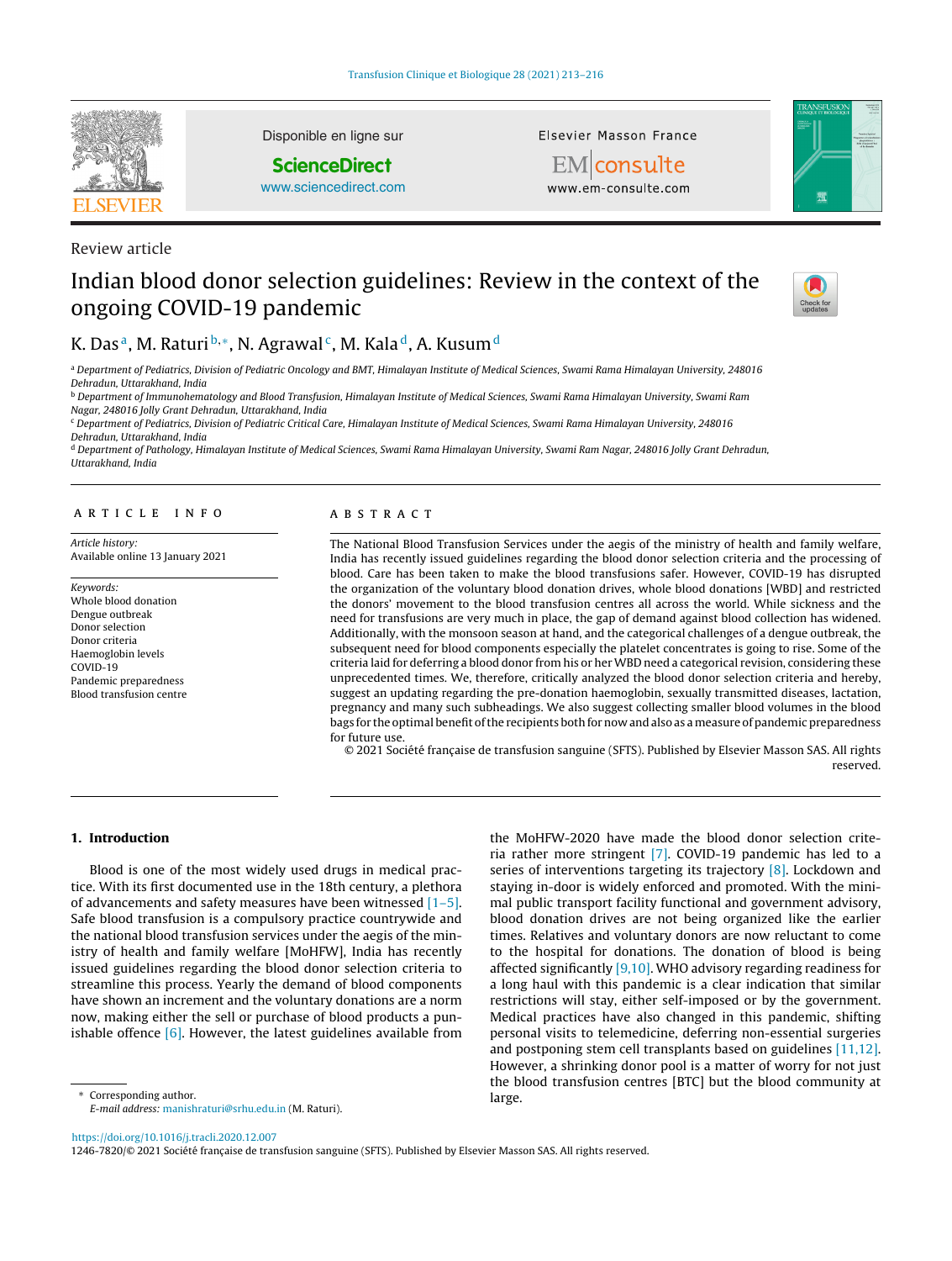### 1.1. Existing donor selection criteria

The gazette notification brought out by the government of India, dated 11th march 2020, has put an elaborated list of exclusion and inclusion criteria for blood donors [\[7\].](#page-3-0) Although it looks a robust one to prevent transfusion-transmitted infections [TTI], a balance of deferral against the demand for blood is noticeably uneven. We, therefore, analyzed a few salient points, which we noted to be arbitrarily too stringent in nature. An empirical revision in these is the need of the hour.

# 1.2. Hemoglobin [Hb] levels

The existing guidelines demand minimum haemoglobin of 12.5 g/dL for a healthy donor to be able to give his or her whole blood donation [WBD]. In India, about 52.9 % of women amid the reproductive age group are in anaemia. Data about males having some anaemia shows a prevalence of 23.2 %. If we analyze these figures critically, the prevalence of female having Hb less than 11 g/dL is 28.2 % and less than 8 g/dL is 2.4 %. Males having Hb less than 11 g/dL is 5.1 % and less than 8 g/dL is  $0.5\%$  [\[13,14\].](#page-3-0) Thus the majority of the population in our country falls in the category of some amount of anaemia, with Hb levels ranging from 11 to 13 g/dL and 11 to 12 g/dL in males and females respectively. After a donation of 450 mL whole blood, the average fall in Hb from the baseline is 7 % immediately and 5 % in about two weeks. Complete recovery has been noted in four to six weeks. Although repeated donation puts the RBC mass and serum ferritin losses cumulative, single donation seems quite safe even for a person of borderline fitness [\[15,16\].](#page-3-0) Donor studies have noted no side effects of such a fall in Hb levels. Albeit repeat donations have shown a decrease in exercise tolerance and endurance. If we lower the threshold of donation to 12 g/dL from the currently acceptable Hb levels of 12.5 g/dL, the donor pool will increase drastically without putting much danger to the donor's health. In countries such as Japan, the average whole blood collected ranges from 200 to 250 mL with a minimal Hb level of 12 g/dL [\[17\].](#page-3-0) From the recipient's point of view, transfusion of packed red blood cell [PRBC] has shown quite a variable increment. Few studies done in the intensive care settings have noted a poor increment with transfusion, average 0.44 g/dL, while another study noted about 1.0 g/dL increment post one unit of PRBC transfusion. It has also been suggested that a lower starting Hb level in the recipient will lead to a greater increment in Hb level with one unit of PRBC, although this may not be a consistent finding in all the recipients' every time  $[18–20]$ . However, the majority of transfusion is done in severe anaemia [< 8 g/dL] or in a person with moderate anaemia with or without few comorbidities. Even an increment of 1.0 g/dL will be beneficial to the recipient, pushing them from severe to moderate or moderate to mild category. This blood product of donor will nevertheless be lifesaving for the recipient. A smaller whole blood volume collection of about 250 mL is also an alternative for such as observed. Donation of 250 mL WB will cause less fall in Hb to the donor, but, will definitely benefit the recipient in raising his or her hematocrit.

# 1.3. Physiological state of women

The notification bars women from WBD for six months postabortion without considering her gestation period and or any blood loss incurred. We, therefore propose a modification in the criteria into two categories of abortions namely, complicated [putting a woman's health in a decompensated situation with compromised Hb levels requiring hospitalization and or blood transfusion] and an uncomplicated one [An abortion in an early trimester, without much blood loss, does not put women at much-decompensated health]. In fact, the literature suggests that body iron stores [BIS]

may be increased in first trimester abortions due to unidirectional iron storage signals [\[21\].](#page-3-0) In the uncomplicated abortion category, if the current Hb levels are adequate, the female should be allowed to donate at an earlier interval, such as four months rather than six months. However, the donation period after a complicated abortion needs to be kept at 6 months to help recover the compromised BIS and consequently help in a better fetal development during future pregnancies.

The literature also suggests that haematologically, the postpartum period recovers completely by six months [\[22\].](#page-3-0) As per the current Indian guidelines, they are unfit for donation for a year, which looks quite unreasonable. Any female, if having a good Hb status, should be allowed to donate six months post the delivery of her child. Even commission directives [2004/33/EC] of the European Council mentions acceptability of a WBD almost six months post-delivery or termination of pregnancy based on the discretion of the BTC physician [\[23\].](#page-3-0) Lactation has also been labelled as an absolute contraindication for WBD. While they may be barred from their WB donation, their apheresis can be done safely. Therefore, these guideline views are too stringent and need a critical review based on not just the scientific evidence rather considering the ongoing pandemic too.

#### 1.4. Surgery

The existing Indian guidelines mention that post major surgery (defined as surgery requiring admission, spinal or general anaesthesia, transfusion after blood loss) a one year gap is needed before making a WBD. This seems too erratic as spinal anaesthesia or admission cannot be taken as criteria of physiological insult. Smaller surgeries such as appendectomy, varicose vein and hernia removal require spinal anaesthesia [\[24\].](#page-3-0) While these surgeries are routinely managed as daycare or lesser stay procedure/s, the existing deferral interval of one year is not only unjustified rather it is questionable too  $[25]$ . In fact, even the European blood alliance position paper on the existing European council guidelines for donor selection; mention a lower risk of acquiring TTI when it comes to major surgeries [\[26\].](#page-3-0) The physiological recovery and adequate blood parameters should be the inclusion criteria before WBD. Similarly, inadvertent cut in the blood vessel during surgery can lead to massive blood loss requiring major transfusion support. But the patients will recover quickly and can be of use as blood donors after a proposed three months post-recovery. The deferral duration should be based on the extent of surgical morbidity rather than the admission or type of anaesthesia given. We, therefore, suggest a three month waiting period after an uncomplicated surgery provided the individual possesses a good Hb level and is not on any anti-platelet medications. Furthermore, the deferral period of about six months after tooth extraction also seems to be completely irrational and needs a major revision [\[23\].](#page-3-0)

# 1.5. Infections

While individuals infected with syphilis can have persistent antibodies and they are labelled unsuitable for lifetime WBD, the rationale of simple osteomyelitis who have achieved complete cure, being barred for full one year is simply illogical. Although individuals having chronic osteomyelitis harbour infections for a prolonged period, those with simple acute osteomyelitis, and who have been cured with optimal antimicrobial therapy are healthy recovered subjects. In fact, features of acute osteomyelitis which predict chronicity have been investigated as well [\[27,28\].](#page-3-0) With an elaborate assessment, the prediction of recurrence can be done. We, therefore, propose reducing this deferral period to six months after the complete cure of acute osteomyelitis where recurrence probability is less. The chronic osteomyelitis may, however, be accepted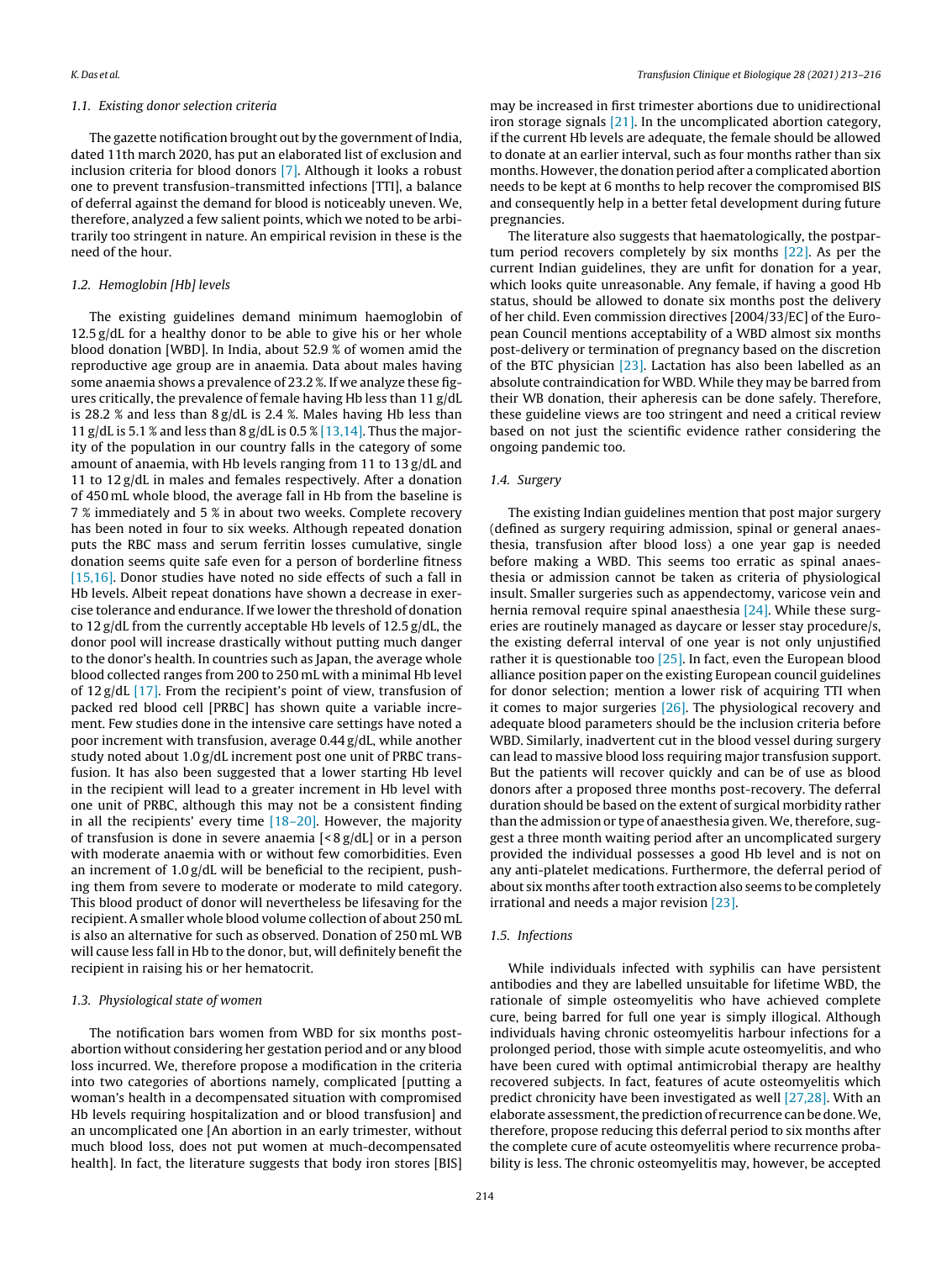for a WBD after one year of complete cure. Similarly, national guidelines also defer gonorrhoea cases, lifelong while it is a curable disease. The donor selection criteria laid by WHO allows WBD after 12 months of the assessment of high-risk behaviour [HRB] among the individuals  $[29]$ . In fact, a similar approach should be incorporated into our national guidelines.

# 1.6. Gastrointestinal [GI] endoscopy

Indications of GI endoscopy are increasing these days. It has become a routine outpatient department based procedure which is safely done. The rationale of deferral for one year after GI endoscopy is probably an extrapolation from the old era when indications were limited and chances of contamination were considered quite high. Remoortel et al noted in their systemic meta-analysis that all pieces of evidence linking endoscopies with hepatitis B virus [HBV] and hepatitis C virus [HCV] infections are based on low-quality data source. Although an increase in risk for HBV and HCV were noted, it was not sufficient to challenge the European guideline of deferral for four months [\[30–32\].](#page-3-0) Additionally, the risk of HIV transmission was also not noticed [\[33\].](#page-3-0) Even the European blood alliance position paper on the existing European council guidelines for donor selection; mention a lower risk of acquiring TTI when it comes to endoscopy [\[26\].](#page-3-0) We propose, therefore, based on the existing data, a reduction to six months from the existing one year in the donor deferral period.

# 1.7. Residents of another country

The cut-off of three years of continuous residency in this country is probably quite illogical. The risk factors of getting infections are equal in this country and three-year incubation is not scientifically correct for either of the TTI we know of. Therefore, this deferral period can be reduced to one year considering a longer window period [nearly nine months] of HCV.

# 1.8. Transgender and MSM

Transgender is barred permanently based on their sexual orientation and HRB. Labelling all transgender at risk of sexually transmissible disease is not only unscientific; it's rather based on a biased opinion. With the changing social structure, transgender people have started accepting all sorts of roles in society. They must

# K. Das et al. Transfusion Clinique et Biologique 28 (2021) 213–216

be screened and treated on equal level just like others. Additionally, the ability of transgender to donate should be evaluated based on the Hb level, their sexual practices (multiple sexual partners) and intake of certain drugs such as testosterone and anti-androgens which should contra-indicate donation. A voluntary declaration of HRB rather "truth-telling" should be encouraged, rather than deferring them solely based on their sexual orientation. Studies have shown the same safety level of blood components prepared from the WBD of a transgender if a modified questionnaire and testing were in place [\[34,35\].](#page-3-0) Similarly, men having sex with men (MSM) are barred as blood donors while recent study supports a three months sexual abstinence as optimally sufficient to assure safer blood products [\[36\].](#page-3-0) In fact, the US-FDA, on April 2nd 2020, announced their interim recommendations regarding the relaxation of its restrictive ban [RB] on men who have sex with men [MSM] from donating blood to a period of three months, which previously demanded twelve months of sexual abstinence before their WBD [\[37\].](#page-3-0) Their permanent deferral leads to lesser acceptance of such individuals impacting the blood community at large. Therefore, we also propose adapting a more liberal allowance for transgender and MSM [i.e. an optimal hold of three months as sexual abstinence before their WBD] if they wish to come forward and give their blood.

# **2. Proposed interventions**

# 2.1. Exclusion criteria for the discussed group

To compensate the gap amid the demand and the collection, especially during this COVID-19 pandemic and so on while the dengue outbreak is going to upsurge, we propose evidence-based acceptance criteria for the WBD. This will help increase the existing donor pool and reduce the burden on the healthcare system (Table 1).

# 2.2. Smaller volume collections

In a few Asian countries such as Japan, the average whole blood collections range from 200 to 400 mL based on the donors' Hb level of 12 g/dL to 13 g/dL respectively [\[17\].](#page-3-0) Similarly, for the Indian population during unprecedented times such as pandemics and or wars, a smaller volume of WB collection [around 250 mL] may be allowed at the discretion of the BTC physician. As detailed, this will

#### **Table 1**

Proposed modifications for whole blood donor selection criteria in the existing Indian guidelines.

| Existing criteria                                                            | Proposed modifications                                                                                                                     | Scientific rationale                                                                                 |
|------------------------------------------------------------------------------|--------------------------------------------------------------------------------------------------------------------------------------------|------------------------------------------------------------------------------------------------------|
| Hb level $\geq$ 12.5 g/dL [For both men and<br>women                         | Hb level $> 12.0$ g/dL [For both men and women]                                                                                            | No significant physiological impact in a donor after<br>single donation                              |
| Abortion/miscarriage - Defer for 6<br>months                                 | Deferral based on gestation/blood loss/recovery/Hb level. If<br>complicated: 6 months deferral<br>Uncomplicated: 4 months deferral         | Uncomplicated abortion/miscarriage has no long<br>lasting physiological impact on the body           |
| Post-partum – defer for 1 year                                               | In extraordinary situations, can be considered after 6<br>months with good Hb levels                                                       | Physiological and hematological compensation usually<br>occurs in 6 months post-partum               |
| Lactation - defer during lactation                                           | In extraordinary situation, can be considered after 6<br>months                                                                            | Mild fall in iron levels may not impact infant who is<br>also on top feed apart from breast milk     |
| Osteomyelitis - defer for 1 year after<br>cure                               | Acute cases-can be taken after 6 months of cure based on<br>predictability score<br>Chronic cases-defer for 1 year                         | Persistent infections are less likely in acute<br>osteomyelitis with low predictability score        |
| Gonorrhea - defer life-long                                                  | 1 year deferral and then based on cure assessment, whole<br>blood can be taken                                                             | The rationale of life-long deferral is not evidence based                                            |
| Gastro-intestinal endoscopy - defer for<br>1 year                            | Defer for 6 months                                                                                                                         | Lower risk of acquiring TTI, based on literature and<br>European Council guidelines                  |
| Transgender people - defer<br>permanently                                    | Can be taken based on detailed assessment and screening,<br>Hb levels, frequency and pattern of sexual history as well<br>as certain drugs | New literature supports same safety profile as<br>heterosexuals for the transgender blood components |
| Foreign nationals – defer till 3 years of<br>continuous residency in country | Defer till 1 year of continuous stay in country and then<br>consider them like resident donors                                             | The rationale of prolonged deferral is not evidence<br>based                                         |